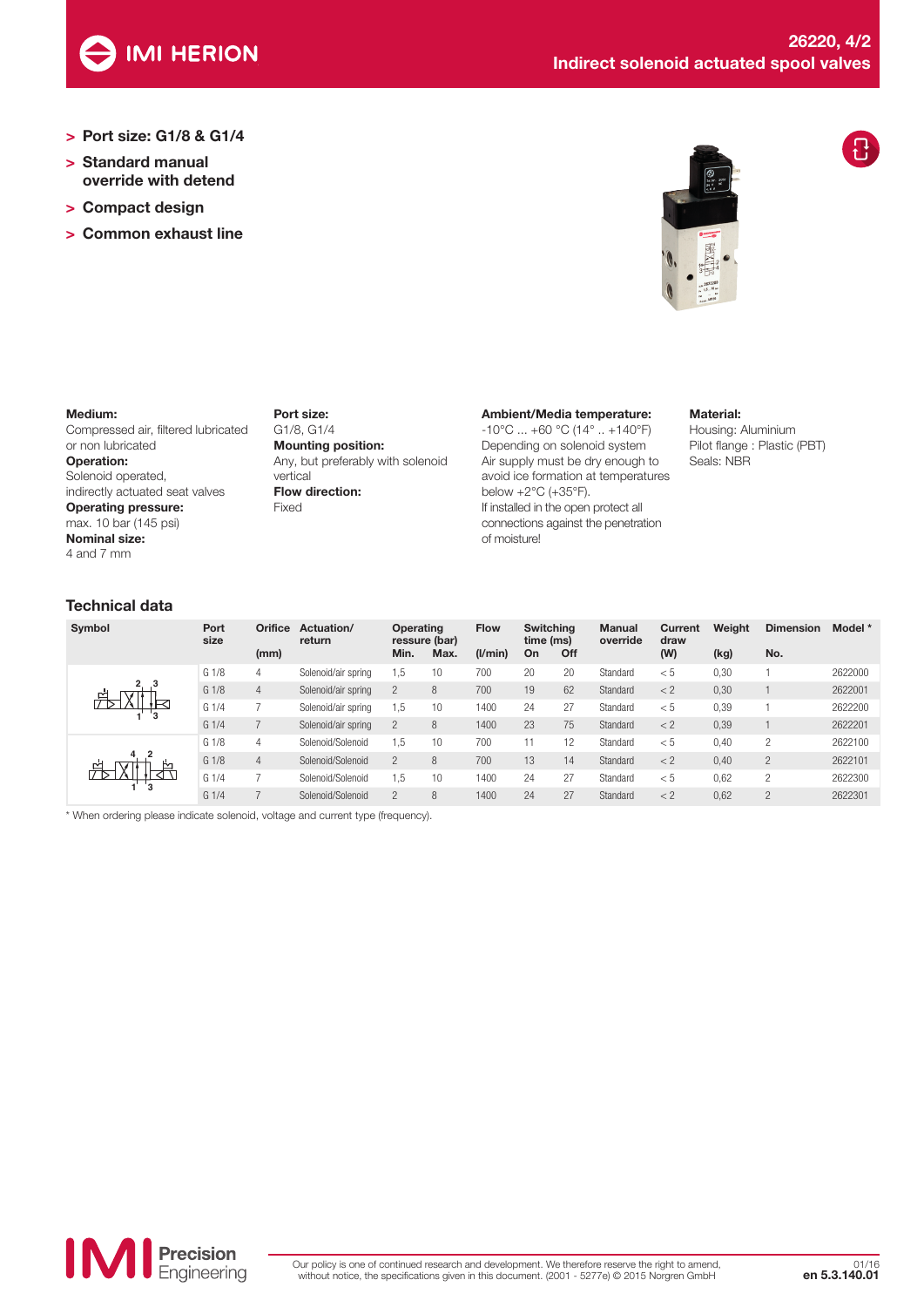

## Solenoid actuators

|  | Power<br>consumption |     |                              | <b>Rated current</b> |                               | Protection<br>class                                    | <b>Ex-Protection</b><br>(ATEX-Category)                                                                         | Temperature<br>Ambient/        | <b>Electrical</b><br>connection                            |      | Weight Drawing | <b>Circuit</b><br>diagram | <b>Model</b> |
|--|----------------------|-----|------------------------------|----------------------|-------------------------------|--------------------------------------------------------|-----------------------------------------------------------------------------------------------------------------|--------------------------------|------------------------------------------------------------|------|----------------|---------------------------|--------------|
|  |                      | (W) | 24 V d.c. 230 V a.c.<br>(VA) | (m A)                | 24 V d.c. 230 V a.c.<br>(m A) | <b>IP/NEMA</b>                                         |                                                                                                                 | Media<br>$(^{\circ}C)$         |                                                            | (kg) | No.            | No.                       |              |
|  |                      | 1,8 |                              | 70                   |                               | IP65 (with<br>connector)                               |                                                                                                                 | $-15+50$                       | Connector<br>DIN EN<br>175301-803,<br>form $B*1$           | 0,1  | 11             | $\mathbf{1}$              | 3050         |
|  |                      | 4,8 | 8,5                          | 70                   |                               | IP65 (with<br>connector)                               |                                                                                                                 | $-15+50$                       | Connector<br>DIN EN<br>175301-803,<br>form $B * 1$         | 0,1  | 11             | $\mathbf{1}$              | 3052         |
|  |                      | 4,4 | 8,0                          | 190                  |                               | IP65 (with<br>connector)                               | $\overline{\phantom{0}}$                                                                                        | $-15+50$                       | Connector<br>DIN EN<br>175301-803,<br>form $A *1$ )        | 0,1  | 12             | $\mathbf{1}$              | 3030         |
|  |                      | 1,6 |                              | 30                   |                               | IP65 (with<br>connector)                               |                                                                                                                 | $-15+50$                       | Connector<br><b>DIN EN</b><br>175301-803,<br>form $A *1$ ) | 0,1  | 12             | $\mathbf{1}$              | 3036         |
|  |                      | 5,0 |                              | 210                  |                               | IP65 (with<br>connector)                               | II 2 G Ex mb IIC T4/<br>T <sub>5</sub> G <sub>b</sub><br>II 2 G Ex mb IIC T4 Gb<br>II 2 D Ex mb tb<br>T130°C Db | $-20+50$                       | Cable length<br>3m                                         | 0,3  | 13             | 15                        | 3060         |
|  |                      | 5   |                              | 22                   | IP65 (with<br>connector)      | II 2 G Ex mb IIC T4 Gb<br>II 2 D Ex mb tb<br>T130°C Db | $-20$ $+50$ *2)                                                                                                 | Cable length<br>3 <sub>m</sub> | 0,3                                                        | 13   | 15             | 3061                      |              |
|  | 2,7                  |     | 115                          |                      | IP65 (with<br>connector)      | II 2 G Ex mb IIC T5 Gb<br>II 2 D Ex mb tb T95°C<br>Db  | $-20  +50 *2$                                                                                                   | Cable length<br>3 <sub>m</sub> | 0,3                                                        | 13   | 14             | 3062                      |              |
|  |                      |     | 2,1                          |                      | $\boldsymbol{9}$              | IP65 (with<br>connector)                               | II 2 G Ex mb IIC T5 Gb<br>II 2 D Ex mb tb T95°C<br>Db                                                           | $-20$ $+50$ *2)                | Cable length<br>3 <sub>m</sub>                             | 0,3  | 13             | 15                        | 3063         |

Standard voltages (±10%) 24 V d.c., 230 V a.c., other voltages on request.

\*1) Connector is not scope of delivery, see table »Accessories«

| <b>Model</b> | Approvals<br><b>ATEX</b>            | <b>IECEX</b> | <b>FM</b> | <b>Datasheet</b> |
|--------------|-------------------------------------|--------------|-----------|------------------|
| 306x         | PTB 03 ATFX 2015                    | __           |           | N/en 7.1.560     |
| 307x         | <b>EC-Declaration of Conformity</b> | $-$          |           | N/en 7.1.565     |

# Accessories



\*1) For indoors use only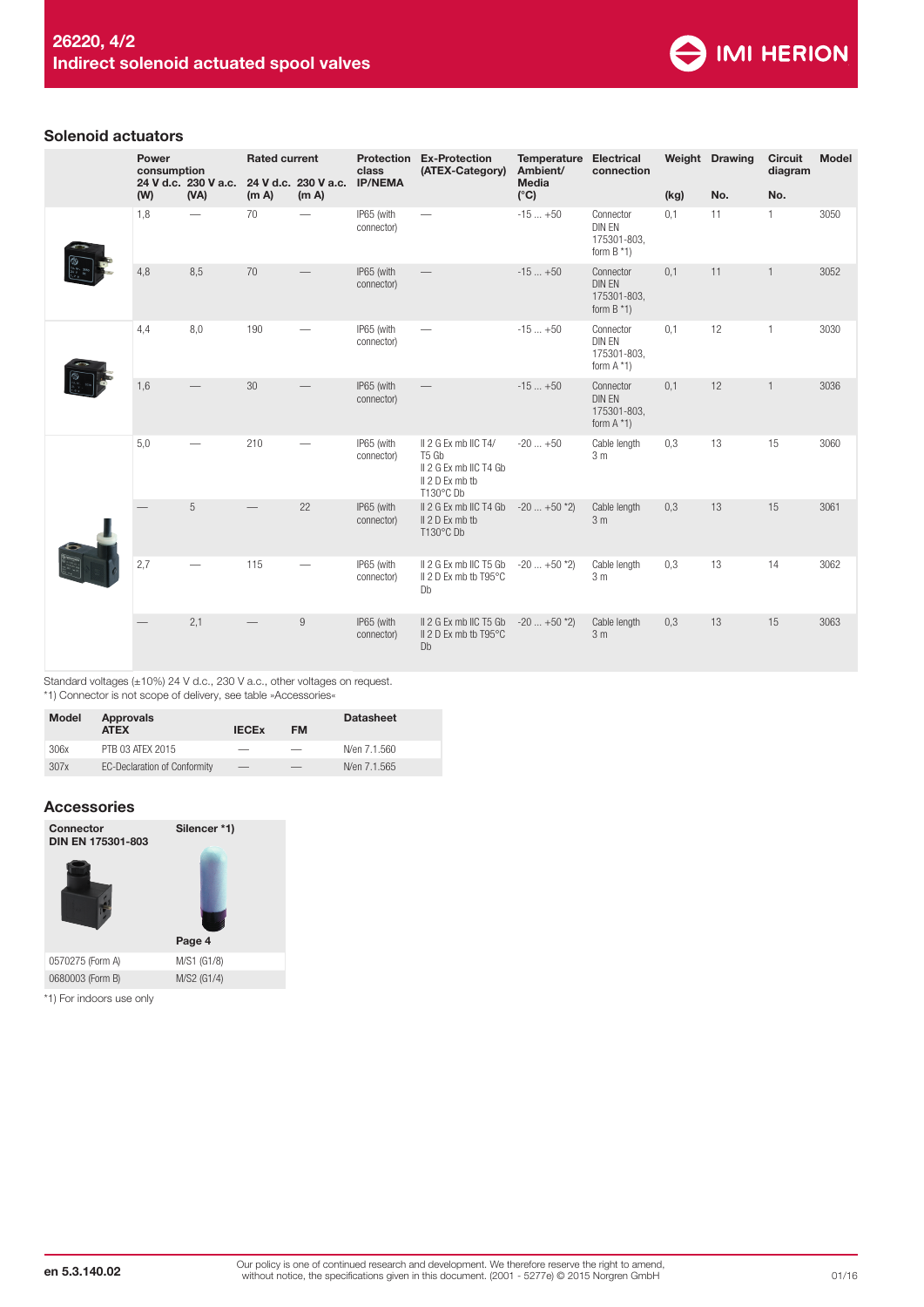

# **Dimensions**

 $\binom{1}{1}$ 



Dimensions in mm Projection/First angle  $\circled{2}$  $\bigoplus$ F. **14 1 2 1 MPN H** ◉ **A4 SEUTR 3 LG**Þ **B12 F K**

 $(13)$ 

1 Manual override

| Nr. | A         | B         | D    | E                | <b>The Finance</b> | G    | H J |      | K –  | $\angle$ L $\angle$ | M    | øΝ    | øP R                     |                                 | øS  | $-1$ . The set of $\sim$ | U    | Model *1) |
|-----|-----------|-----------|------|------------------|--------------------|------|-----|------|------|---------------------|------|-------|--------------------------|---------------------------------|-----|--------------------------|------|-----------|
|     | $112.5 -$ |           | 40   | G <sub>1/8</sub> | - 28               | 20,5 | 9,5 | 25   | 18   | 20,5                | - 20 | 4,5 8 |                          | $\overline{2}$                  | 4.5 | 30                       | - 19 | 26220     |
|     |           | $127.5 -$ | - 55 | G1/4             | 32                 | 28,5 | 12  | - 30 | 23   | 38,5                | 24   | 4,5   | $\overline{\phantom{a}}$ | $\hspace{0.1mm}-\hspace{0.1mm}$ | 5.5 | 40.5                     | - 29 | 26222     |
|     | 172       | 54        | - 40 | G 1/8            | 28                 | 25   | 9,5 | 25   | 18   | 25                  | 20   | 4,5 8 |                          | $\overline{2}$                  | 4.5 | 34,5                     | 19   | 26221     |
|     | 191       | 56.5      | - 55 | G1/4             | 32                 | -26  | 12  | - 30 | - 23 | - 36                | -24  | 4.5   | $\qquad \qquad$          |                                 | 5.5 | 38                       | -29  | 26223     |

**J**

\*1) When ordering please indicate solenoid, voltage and current type (frequency).

# **Solenoids**



1 Connector can be indexed by 4x90°

# Circuit diagrams







**D**



 $\oplus \overset{\mathsf{o}\mathsf{-}}{\mathsf{-}}$